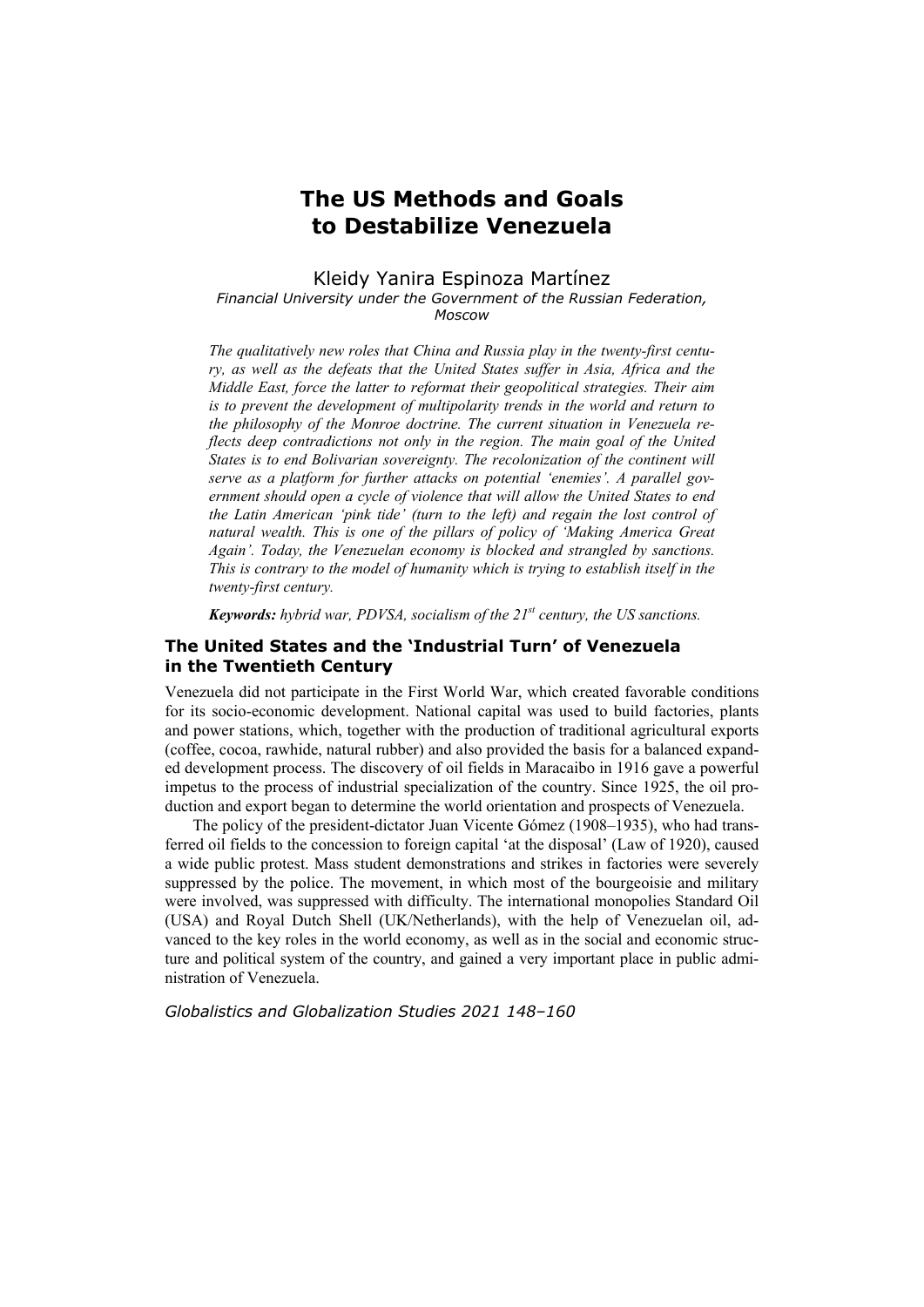World War II contributed to a number of progressive transformations. The introduction of control elements and limitation of the scale of foreign economic expansion contributed to the qualitative growth of national enterprises (Law of 1943). The process of transformation of latifundia into a capitalist economy had started.<sup>1</sup> The practice of creating political parties, primarily of a petty-bourgeois nature, was developed. One of the results of the defeat of fascism was the establishment of diplomatic relations with the USSR, permission to operate given to the Communist Party of Venezuela (CPV), and the granting of suffrage to women. The Government of Rómulo Gallegos adopted the Constitution (recognized as the most democratic in Venezuela's history) and increased tax deductions on the income of foreign oil companies. However, the inconsistency of government reforms, concessions to the trade and financial bourgeoisie and the US monopolies undermined the prestige of political leaders. At that, the US Embassy played a coordinating role in the swift overthrow of Gallegos (in February – November 1948) and organization of a military coup.

The ensuing twenty-year period of undivided control and dominance of the Americans over the homeland of Simón Bolívar – one of the most authoritative, bright, heroic leaders of the War of Independence of the Spanish colonies in America (1808–1826), reflected the highest degree of oppression, disenfranchisement, humiliation in which a formally independent state may be.<sup>2</sup>

The attempts to weaken or even overcome the imperial dependence on a loyal neighbor were repeatedly used, especially since the US constantly used Venezuelan oligarchy to provoke political polarization in the state.

In the late 1960s – the first half of the 1970s, another reform of the country's political landscape allowed the leader of the COPEI party Rafael Caldera to mobilize a wide public Alliance. The President granted amnesty to the partisan movement, carried out a number of democratic political reforms, established diplomatic relations with Cuba and the Soviet Union, and lifted the ban on the activities of the CPV. National Business approved its law to increase up to 60 per cent the tax on the income of foreign oil monopolies (1970), nationalization of the gas industry (1971), denunciation of the 1939 Trade Agreement with the United States, the country's entry into an integration association – the Andean Group. Such a policy was described by the United States as a serious challenge to its national interests. The direct and indirect US control over the Venezuelan media allowed pro-

 $\overline{a}$ 

<sup>&</sup>lt;sup>1</sup> The agriculture of Venezuela used to be of a latifundist character. Three per cent of landowners owned 70 per cent of the agricultural land, while a half of the poorest peasants accounted for one per cent of the land. Millions of peasants were completely deprived of land.

<sup>&</sup>lt;sup>2</sup> In 1948: Dissolution of the national congress, the first repeal of the Constitution of 1947, abolition of democratic freedoms, prohibition of leftist and petty-bourgeois parties; 1950: severe suppression of the oil workers' strike, transfer of concessions for the development of railway fields to American monopolies; 1952: initiating the breakdown of diplomatic relations with the USSR. The government of Marcos Peres Jimenez isolates regimes in prisons and concentration camps of 1,000 opponents, suppresses the mass organizations of workers, paralyzes the work of opposition bourgeois parties, supports the US actions against the government of Juan Jacobo Arbens Guzman (Guatemala), transfers to the US monopolies one million hectares of the richest oil fields (1956–1957). The American investments, which account for 2/3 of all foreign investment, guide Venezuela's foreign and domestic policies. The levers of governmental pressure over the public sector enterprises that were created in the 1950s (metallurgy, petrochemicals, and aluminum production) are managed by American capital. Anti-Cuban policy becomes the key element of Caracas's external initiatives. American consultants level the law on agrarian reform, supporting the law on reducing wages for workers and employees.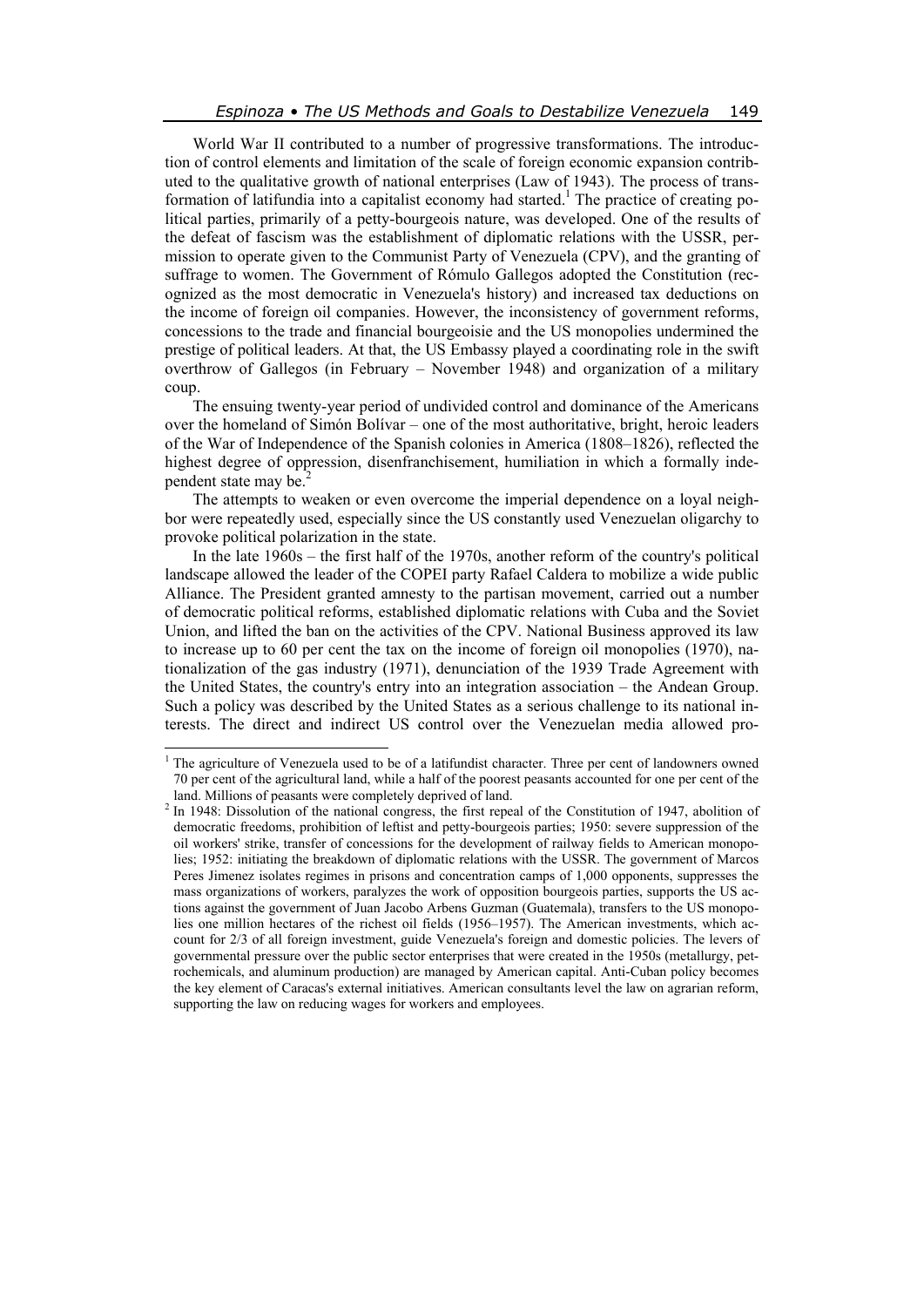American organizations to concentrate election rhetoric in Venezuela on the pressing problems of the local population. As a result, the elections (in March 1974) were won by the Acción Democrática, candidate Carlos Andrés Pérez.

Two stages of the global oil crisis (in 1973/1974 and 1980) rapidly increased not only the regional significance of the state, but also the place of Venezuela's oil industry in the world economy. In greenhouse economic conditions, the influence of a bipartisan political structure was actively developing here, which was largely formed and directed by the US geopolitical and economic institutions.

Large scale socio-economic injustice gave rise to a deep apathy of Venezuelan society. Ever-pervasive and divisive corruption helped the political community to control legislative institutions, government institutions and executive authorities. The upper part of the middle-class pyramid actively bought up real estate in Miami (Florida, USA).

The acute socio-economic and political crisis of the 1980s contributed to the growth of self-consciousness of the population. Political parties and social movements continued to emerge, merge, disintegrate and rearrange as the time of the next elections or the provocation of political and economic cataclysms began. Against this background, the electoral promises of two national groups of political leaders become ephemeral even before the election of parliamentarians and various levels of heads of administrative territories, including ministers and the presidential administration. Thus, with the help of American PR technologists, it was easy for a candidate for President of the Republic to ensure an unprecedented pre-election turnout – 97 per cent of the number of elected bodies registered in the country.

In 1989, inflation broke another record, reaching 84 per cent. President Carlos Andrés Pérez, meeting with the IMF emissaries, seemed to fail in successful reorganizing the country's foreign debt. But the population did not start to live better. Moreover, ordinary demonstrations of 1989 and 1992 Venezuela turned into a bloody fight. Therefore, it is logical that the workers' speeches were followed by two failed coup attempts, as well as the impeachment of Carlos Andrés Pérez – for embezzlement of state funds. The expresident of Venezuela, with a great practice of law, despite the international documents formalized by the state and the requirements for his forced extradition to the country, lived his century in Florida.

## **The Genesis of Hugo Chávez's 'Bolivarian Project'**

A fundamentally different situation began to take shape in Venezuela following the 1998 presidential elections (and re-election in 2000) of Hugo Chávez, the Hizmatic military leader, who, back in 1992, attracted attention with a failed military coup attempt against Carlos Andrés Pérez. The program provisions of the 'Movement for the Fifth Republic' (MVR), co-created by paratrooper officer Hugo Chávez, to replace the corrupt, rotten regime of the so-called 'Fourth Republic' called for constitutional reform, a tough fight against the exploitation and abuse of political and economic elites, the construction of a society of social justice, and also included plans for the transition of the country to the construction of socialism. The practice of involving a Venezuelan citizen in the management of the state began with the creation of 'Bolivarian committees' of supporters of Hugo Chávez (Sapozhnikov 2011).

The broad political bloc established on the basis of the DPR – the Patriotic Pole dynamically strengthened the position of the Socialist President. Hundreds of thousands of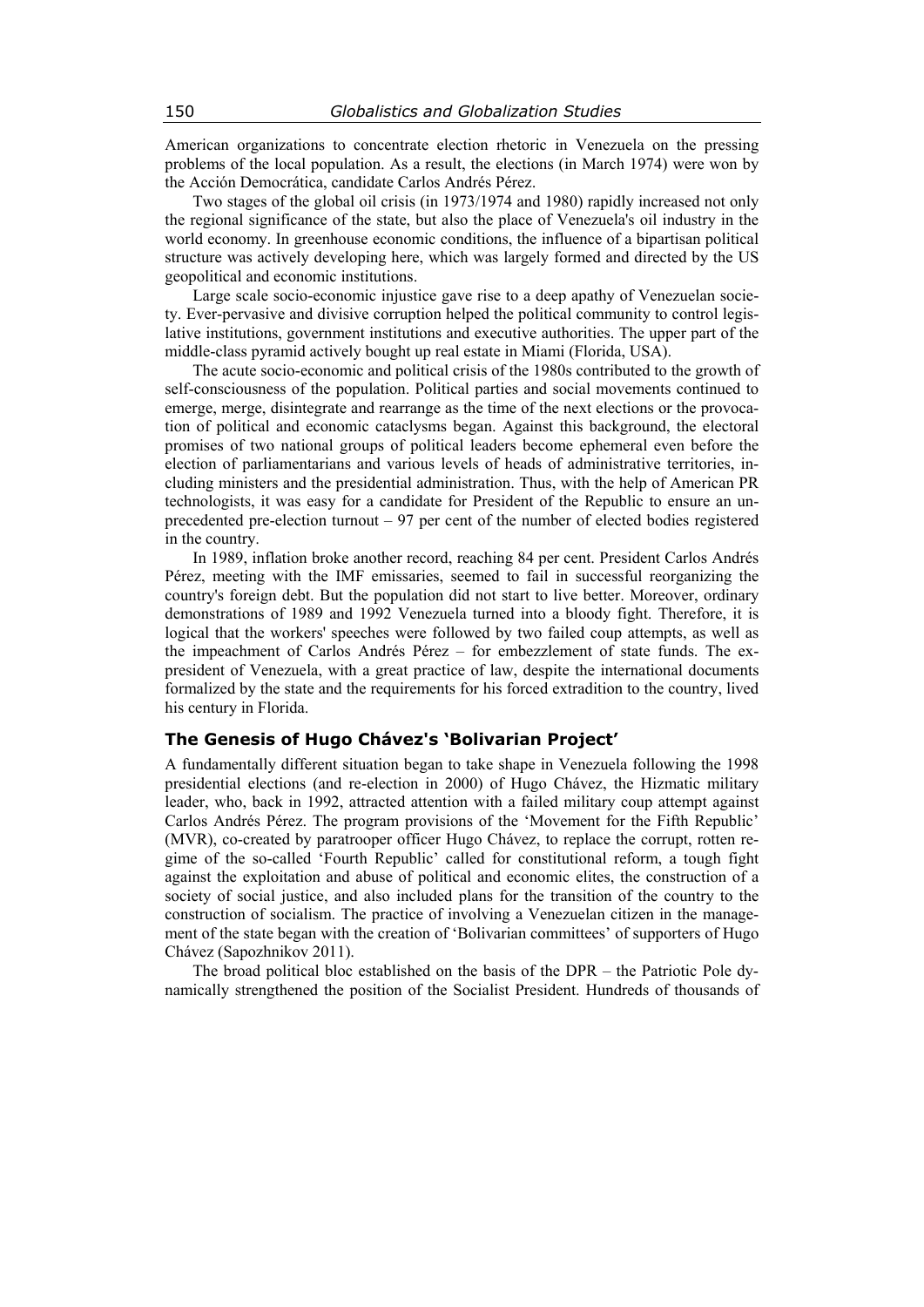indigenous people (Indians) for the first time received 'the right to the land of their traditional residence'. The landslide victory of Hugo Chávez in the presidential election, and his supporters in the parliamentary elections, paved the way for the continuation of deep socio-economic reforms. Their resource basis since the beginning of 2002 became the proclaimed principle of redistribution of oil revenues, formally produced by the state-owned Petróleos de Venezuela S.A. (PDVSA). The state control would allow for the adjustment of prices for 400 commodities, including food, countering a rising inflation and administrative sabotage by some enterprises and public sector managers, who used different loopholes to gain personal profit.

The active opposition of part of the former political and economic elite to the proclaimed course towards the renewal of society grew into an attempt at a coup (in April 2002). Two days of confusion, resulting in the seizure of power by the Provisional Government, the arrest of President Hugo Chávez, the dissolution of the national Parliament, the Supreme Court, the Electoral Committee, the suspension of the country's Constitution, *etc.* supported and officially recognized only the United States and Chile. Moreover, it is known for certain that authorized representatives of the Ad-Ministry of the US President George W. Bush (2001–2009) on the eve of the putsch met with a delegation of the Venezuelan opposition in Washington. In this regard, the lawyer Eva Golinger (USA, Venezuela), made public documents according to which the United States only through the Agency for International Development (USAID) and the National Agency for the Development of Democracy invested more than US\$ 20 million in maintaining permanent instability in Venezuela.

The liberated President refused to apply extreme measures to the putschists. Therefore, in 2004 the right-wing opposition, again conducted by Washington, tried to remove President Hugo Chávez, peacefully, through a national referendum. Its results were staggering: about 2/3 voted against holding new presidential elections. Millions of people in poor urban areas, as well as in rural areas of the country, queued for hours at polling stations. As the previous day, the broadcasts of the country's main radio stations and private television channels were filled with numerous results of 'mass polls' that predicted the imminent displacement of the socialist president.

Thus, Hugo Chávez's opponents, using two illegal attempts to overthrow the government (a coup d'état and a nationwide strike organized by business structures) still failed to use an article of the Constitution (initiated by Hugo Chávez himself) to remove him from office for three years.

This forced the Comandante's opponents to go on to find qualitatively different ways to fight their powerful opponent. In an interview in the Venezuelan newspaper *El Nacional*, Carlos Andrés Pérez emphasized: 'I am striving to eliminate Chávez. We'll get rid of him with violence. That's the only way... Chávez will die like a dog because he deserves such death'.

Nevertheless, the widespread support of the population of Hugo Chávez made it possible to make fundamental changes to the Constitution of the country, transfer the Central Bank of Venezuela to the control of the President, create new administrative provinces (controlled by the central government), reduce working hours by 1/4, *etc.* As a result of the approval of new constitutional amendments at the referendum (in February 2009) Hugo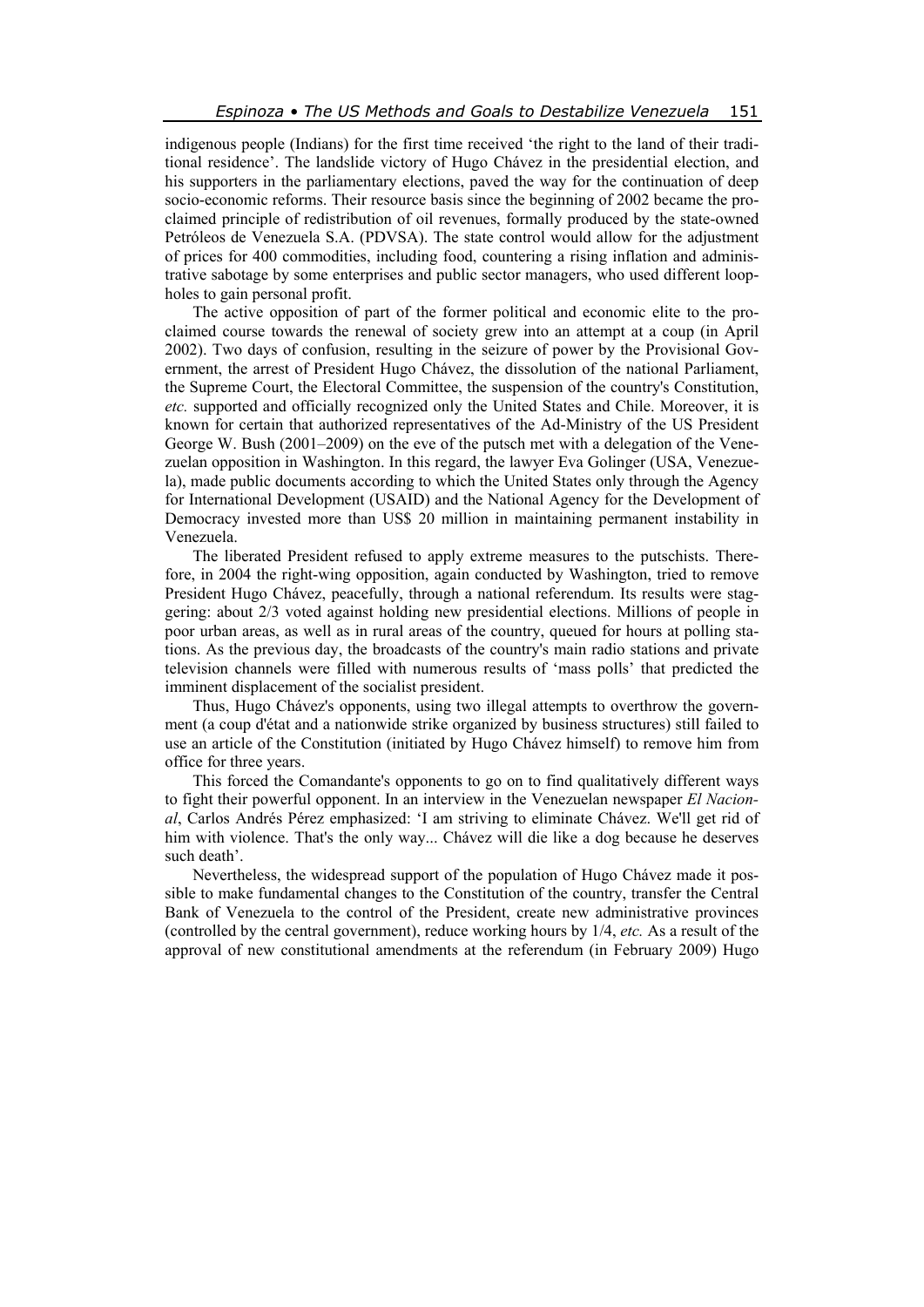Chávez announced the logical need to move to the construction of the 'third phase of the Bolivarian Revolution'.<sup>3</sup>

The third stage, designed for ten years, involved the deepening of social and socialist revolution, the intensification of the fight against poverty, corruption, unemployment and crime, and the elimination of illiteracy. The state sector of the economy was proclaimed the economic base of reforms, which was actively expanded due to nationalization (2007– 2008) of the oil industry, as well as the steel industry, cement industry and mobile communications. The relatively stable volume of foreign exchange revenues that the country received until the mid-2010s ensured the stability of the national currency – bolívar, which contributed to the implementation of important social programs. One of the President's initiatives took the form of an 'economic war' on the retail trade sector (due to the current shortage of consumer goods until 2010), which Hugo Chávez carried out very efficiently.

There is reason to argue that Hugo Chávez, with wide reliance on the masses of the population, was able to defeat ideological opponents, both inside and outside the country. The social programs implemented by him put faith in him, affirmed the cult of personality. This was possible in the context of acts of widespread sabotage, which markedly worsened the social situation in the country.

The reaction of the northern neighbor was predictable. And totally untidy. Nevertheless, the practice of applying broad economic sanctions to Venezuela by other states had not been seriously developed at that stage. This is not only due to the fact that the US energy needs were built on production facilities that were 'sharpened' for Venezuelan oil products. The share of Venezuelan oil that entered the US market at that time reached 80 per cent. In other words, the United States were dependent on oil supplies from Venezuela.

The start of warming of relations between the United States and Cuba became a more significant factor deterring the large-scale imposition of anti-Venezuelan sanctions. At the same time, anti-American sentiment in the Western Hemisphere was growing. Washington was not ready for the opening of the 'second Latin American front'. Moreover, acts of intimidation by stubborn countries (bombing of Belgrad in 1999, the occupation of Iraq and the execution of Saddam Hussein in 2006, the cleansing of Libya and the death of Muammar Gaddafi in October 2011) required the appropriate mobilization of world public opinion.

The measures taken by the United States during this period are primarily propagandist, preparatory in nature, and the sources of obtaining 'Venezuelan compromising evidence' did not belong to the list of 'credible' agents, although, at the same time, statesmen and propaganda institutions of the United States actively and unfoundedly referred to them. Among some types of duty, perpetual problems are drug trafficking and the accusation of cooperation with illegal armed groups in Latin America or other regions of the world. An example, from Venezuela's point of view, was the regular 'concern of the United States about drug trafficking' and the imposition of George W. Bush sanctions (2008) on 22 Venezuelan governments of officials who 'assisted' the Revolutionary Armed Forces of Colombia (FARC) in the illegal drug trade. Such accusatory rhetoric was later used almost literally by Nobel International Peace Prize laureate, US President Barack Obama when he imposed sanctions (2011) on other four Venezuelan politicians and intelligence officers 'for helping' FARC to obtain weapons and smuggle drugs.

<sup>&</sup>lt;sup>3</sup> The previous, as it was officially announced, 'successfully completed stages of the 'Bolivarian revolution' had time parameters:  $-$ the1s<sup>t</sup> (1999–2006), the  $2<sup>nd</sup>$  (2007–2009)'.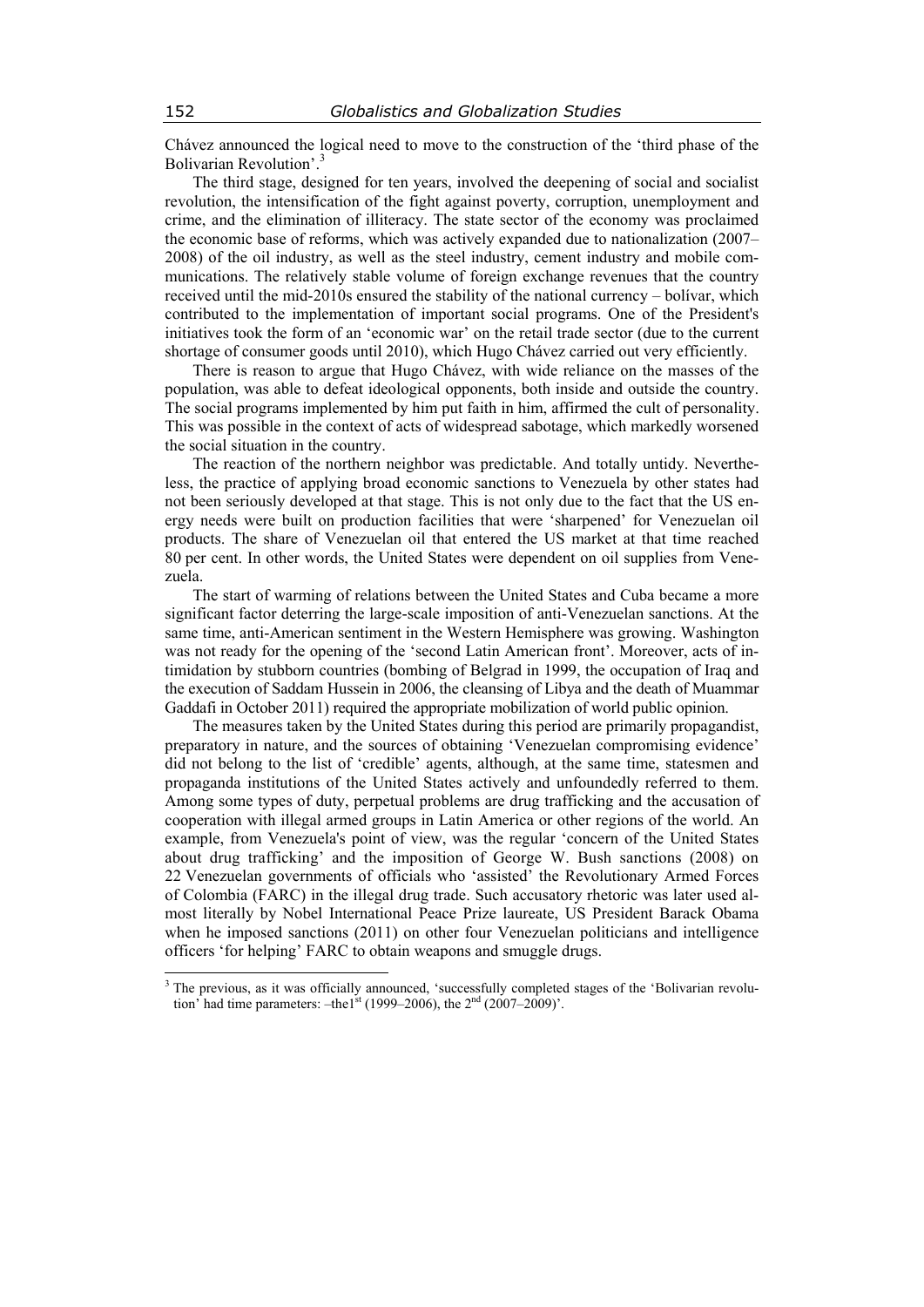Hugo Chávez, in the memoirs of supporters and opponents, was preserved as a bright, consistent Venezuelan leader at the turn of the twentieth and twenty-first centuries, who advocated the fundamental restructuring of the old world order and the construction of a new public world. Therefore, his image, formed in the West, corresponds to the typical Anglo-Saxon stereotype – dictator and tyrant. Hugo Chávez is accused not only of drug trafficking, but also of having links with Arab terrorists, ultra-leftist groups around the world. Having, like Fidel Castro, the ability to reach the hearts and minds of a Venezuelan worker, he had the magical gift of persuading 'a man from the street', logically building ideas and plans, as well as ways to achieve social justice, national independence, and not only in Venezuela but also in Latin America.

His death gave rise to a stream of rumors and guesses about the causes of the disease of Comandante, who did not live to 59 years old. In Venezuela, as in Latin America as a whole, the versions of the 'cancer virus' and the 'oncologist conspiracy' of the United States are widespread. At their core, they represent (constitute) one of the conspiracy platforms of the so-called 'presidential illness' in Latin America (Shornix 2013).4

#### **Ideological Basis of Anti-Venezuelan Sanctions**

The current contradictions between the United States and Venezuela were based on antagonistic ideas about the moral foundations and interpretation of the principles of the national and international interests of those two diametrically opposed countries.

The subordination of US world economic relations is based mainly on the principles of mercantilism. Dialectics of Monroe Doctrine (1823) rested solely on the dominant American interest and strength, which, as the international auto-credibility of the US strengthened (Tarasov, Zubenko 1987) (as the United States strengthened its international auto-credibility), had acquired qualitatively new economic, financial, political, military, technological and other forms of affirmation. The combination of such components allowed the United States of America to become the world's leading political and economic center in the first quarter of the twentieth century.

Some US failures and defeats have been blamed on the mistakes of certain administrators. The world hegemon tried to cure catastrophic damage from economically weak Vietnam (the 1970s) with the help of a military walk to Grenada (1983). The imperialist essence of the world gendarme, which showed its complete failure already in the time of Richard Nixon (1969–1974), transformed into a system of liberal American values. They were proposed and imposed on their partners in the territories of those states where more than 800 US military bases were located.

 4 In the fatal year for Latin America 2011, oncology struck not only Chávez. Thyroid carcinoma was discovered in Argentine President Cristina Fernández de Kirchner, the widow and successor of Néstor Kirchner. President Kirchner himself, a friend of Chávez, died a year earlier from bowel cancer at the age of 60. Another close friend and ally of Chávez, the 66-year-old former President of Brazil Lula da Silva, was diagnosed with throat cancer. In 2011, Silva was replaced by Dilma Russef. She was diagnosed with breast cancer. 59-year-old President of Paraguay Fernando Lugo was diagnosed with lymphoma. Bolivian President Evo Morales at the age of 54 had nose cancer; Colombian President Juan Manuel Santos Calderón at the age of 62, has prostate cancer. Oral cancer was also found in the expresident of Peru, Alberto Fujimori. The list of sick Latin American leaders was headed by Fidel Castro, who warned Chávez's friend about 'cancer'. The Cuban leader was diagnosed with bowel cancer, and later with a malignant prostate tumor (see URL: https://www.kp.ru/daily/26045.3/2958764/).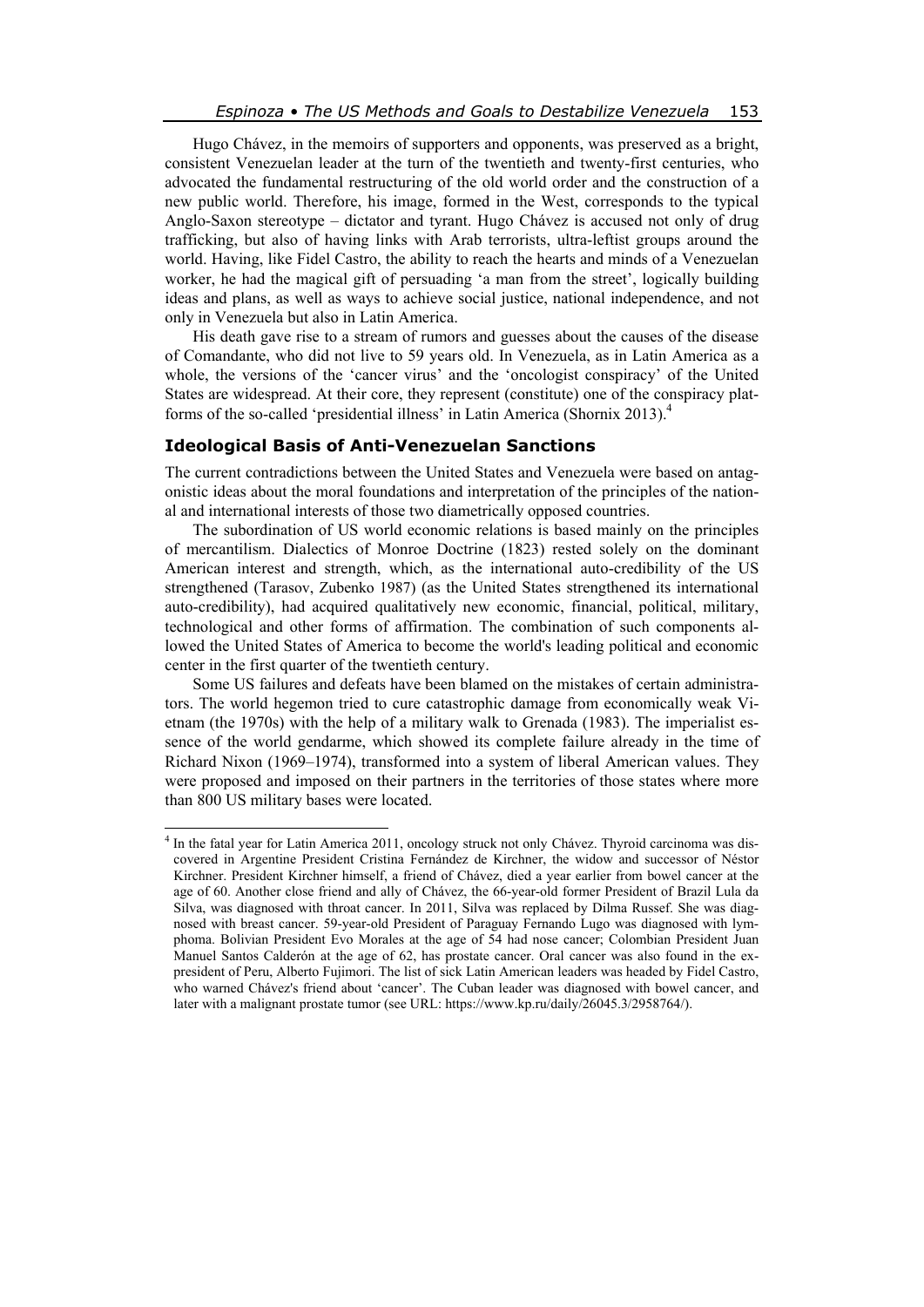Such categories as the democracy, human rights, liberal values began to be used by the Anglo-Saxons as an instrument of the enforcement and punishment for those countries that do not share the same interpretation as the US does for these categories. The entire arsenal of colonial policies from the distant past is still being applied to weak US partners (Pape 1996). On that basis, North Atlantic politicians were trying to justify the state of the 'indispensable nation', and a group of Western experts and leaders was trying to create a vision of the United States. In other words, we mean a logical justification for the new role of the United States in a globalizing world. In the 2010s, such a policy was put into practice as a 'state of hybrid warfare', in which, the United States confronts all the states of the world. The leaders of the countries that try to defend their national interests and clearly do not fit into the world economic pyramid are declared flawed and dangerous 'in the free world'.

Thus, at the turn of the twentieth– twenty-first centuries, the ideology of liberalism was reformed into the ideology of ultraliberalism. Its emergence was the result of profound geo-economic and geopolitical changes. One of them was not only the loss of the previous economic dynamism of the United States, but also a noticeable reduction in the country's importance in the modern system of international coordinates and a decrease in the key macroeconomic indicators of the state, reflecting the role and place of the world leader.

At the same time, by imposing on all other states its vision of the civilization of the coordinated system, the United States completely disregards the interests of not only the developing, but also the developed countries of the world. Thus, the international policy of the United States shows the entrenched a practice of fiercely defending its right to ignore and insult other countries, regions, including the states with civilizational values. Thus, the ultraliberalism of the United States is increasingly in tune with the methodology, policies and practice of mocking other countries and peoples.

Hugo Chávez was a typical national leader of a medium-developed state with a singleindustry economy, the economic basis of which was oil production. At the same time, as we know, 'the top ten countries with the highest level of development include both advanced states and oil-exporting countries which with small populations receive large revenues from energy ex-ports'. Venezuela is not included in this list.

Coordination with interested partners is the only way to maximize the role of their country in such a market. This is one of the arguments that the President of Venezuela sought to implement in an alliance with OPEC countries. Due to the highly controversial nature of the various states representing this authoritative organization, Comandante was interested in allies with whom joint projects could be purposefully implemented, for example Russia, China, Iran, Libya, *etc*. This also explains the fact that Hugo Chávez became the leader of the first state to visit Iraq on an official visit (2000) after the Gulf War.

One of Hugo Chávez's powerful international achievements was the creation of the Bolivarian Alliance for the Peoples of Our America (ALBA) created on the initiative of Hugo Chávez and Fidel Castro (2004). The alliance was aimed at 'the economic integration of a large group of Latin American countries on the basis of the principles of socialism and the collective protection of independence'. The member states (Venezuela, Cuba, Nicaragua, Bolivia, Dominica, Antigua and Barbuda, Honduras, Ecuador, Saint Vincent and the Grenadines, Saint Lucia, Grenada, Saint Kitts and Nevis) formed a currency union, which allowed them to implement a system of mutual settlements of the ALBA member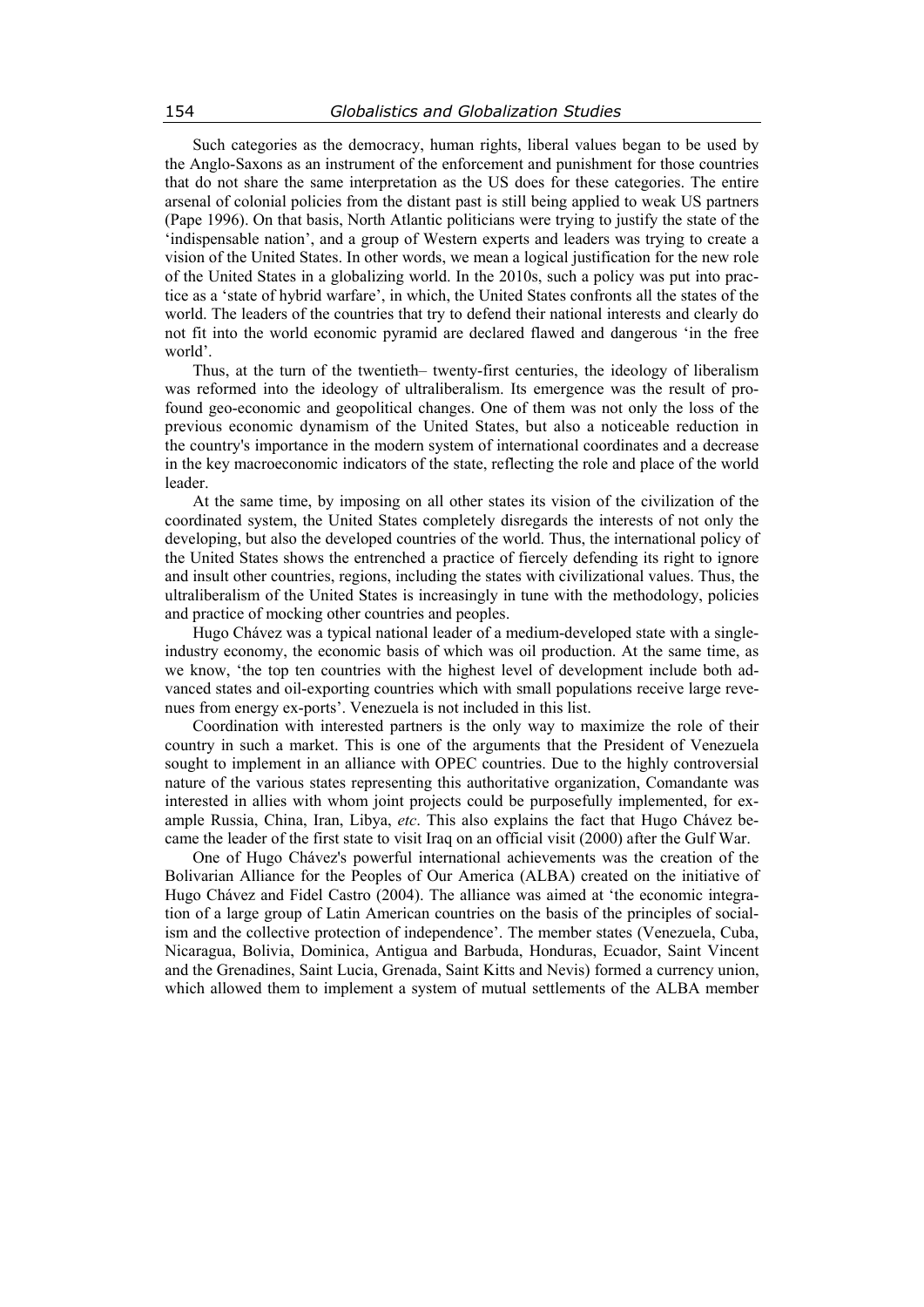countries. The trade policy of the integrating states was focused, among other things, on countries that are not members of the Alliance. With this in mind, Haiti, Paraguay, Uruguay, Iran, Syria received the status of invited members of the ALBA commonwealth.

Not surprisingly, the United States organized an open war against ALBA. The military coup in Honduras (2009), Washington's interference in the presidential election in Ecuador (2018), the campaign of harassment and the de facto removal of Bolivian President Evo Morales significantly reduced the scope of the integration association. Another important factor in the decline in ALBA activity was the growing convergence between Brazil and Argentina within the framework of the South American Common Market (MERCOSUR) (Zubenko V. V., Zubenko, V. A. 2021).

The severity of the situation around OPEC and ALBA shows the extent nature and parameters of the struggle against countries that follow the path of Washington's hegemony. As during the confrontation with Vietnam, Yugoslavia, Belarus (Russia Today, RT in Spanish. 2014), as well as in the interventions and events in other hot spots of the Earth or territories blossomed by color revolutions, the United States has become the epicenter of creating tension and the organizer of provocative actions. And the example of Venezuela is not the last in this series. At the same time, the countries associated with Washington or military-political treaties or economically dependent are recruited under the banner of the United States.

In the late 2010s, the United States was able to draw a significant number of reputable Latin American and European leaders into the orbit of its aggressive continental policies. This is not only about political support for the anti-Venezuelan campaign, coordinated by the US State Department. Under President Nicolás Maduro, the extremely tense interstate relations between the United States and Venezuela have acquired a systemic economic character. The United States had appropriated the right to adjust the external policies of a large number of states. However, through representation in key international organizations, the US is able to control the economic, financial and military resources of many countries in the world. This allows it to exert pressure on decisions taken by business entities at almost any level.

Economic aggression against Venezuela has been part of permanent US government planning for more than two decades. Its goal is to overthrow the legitimate, democratically elected constitutional government of the country through economic and political destabilization. The organizers of the political and economic chaos make no secret of the fact that their system of measures should lead to a split in the Bolivarian National Armed Forces. This landmark event should be followed by a coup d'état to depose the regime and destroy its internal political structure. The main prize of the putschists should be the country's natural resources. Huge investments in support of Venezuelan opposition forces should help them come to power and, thereby, open access to fabulous oil reserves.

#### **Economy as a Tool of Hybrid War**

Participants in the hybrid war are characterized by the use of a large number of tools: economic, psychological, technological, military, cyber power, as well as propaganda's reliance on all kinds of phobias due to which at the national and international levels, conflicts are provoked with economic, political, administrative, judicial security, trade union, as well as other representatives of the authorities and organizations serving as the framework of the system of state institutions. A well-structured policy with carefully selected subjects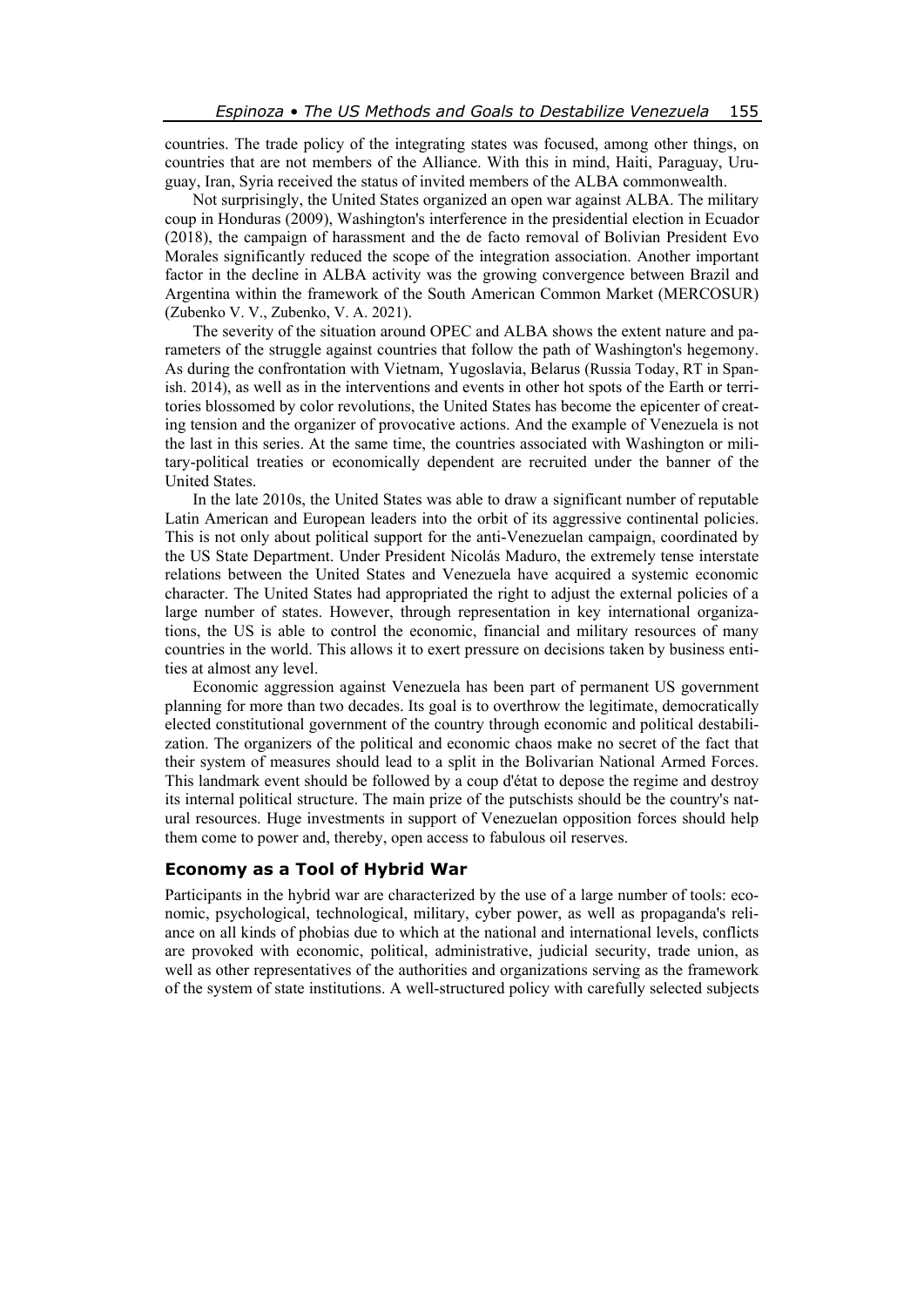for attack can guarantee future victory. Selected personalities (for the purpose of compromising), key industries and sectors of the economy (to be weakened or blocked), as well as the practice of using possible types of international sanctions, are usually known in advance and do not form the basis of state secrecy. Through sanctions imposed with complete disregard for international norms and rules of the UN system, the United States and its allies openly wage a hybrid war against Venezuela.

In the world of modern challenges and threats, its humanitarian and moral component is replete with all kinds of false accusations against iconic Venezuelan citizens who are accused of various illegal actions, for example, drug trafficking or aiding regional rebel groups. Today, there is a special dynamic in this media area. Among the main defendants in the Venezuelan indictment list are almost all the top officials of the country's armed forces, the national guard, the Ministry of the Interior and other law enforcement agencies, which allows experts to conclude that splitting the armed forces of this state for a united union of internal and external opposition has become an unrealistic task.

Such far-fetched campaigns and court decisions are also carried out against ministers, governors, directors and managers of mining enterprises, transport companies, the Central Bank of the country, presidents and representatives of the National Electoral Council, the National Assembly, the Tax Authority, the Moral Council, including their close and distant relatives. The former national treasurer of the country was sentenced (November 2018) by the United States District Court for the Southern District of Florida to 10 years in prison for receiving more than US\$ 1 billion as a bribe. Venezuelan President Nicolás Maduro has periodically been included in fabricated lists since 2017. At the same time, according to US court documents (March 2020) he 'led the drug cartel even when he rose to the top of state power'. The absurdity of such trials and charges is already little commented on even by the US press. In terms of the proportion of 'individual sanctions' officially imposed by the United States, Venezuela is ranked the first in the world.

The economic war unleashed by seemingly unacceptable measures in international legal practice is manifested primarily in the field of finance and trade. The blockade organized by the United States in the monetary and financial sphere aims at the economic strangulation of Venezuela. Such sanctions against modern Venezuela resemble the Anaconda Plan, which was successfully applied 150 years ago during the Civil War between the North and South of the United States.

The United States applied something similar during the Cold War to the Soviet Union, China, and other socialist countries. This kind of aggressive policy towards the states around which the Iron Curtain was erected has become multifactorial in nature and has led to severe socio-economic consequences (Pape 1997). First of all, it included tools and the possibility of interrupting financing, technological supply and resource support for plants under construction, hydraulic stations, oil and gas complexes, infrastructure facilities, *etc*. Such phenomena were observed even if international and intergovernmental agreements were concluded for trade supplies.

The system of multi-stage (hybrid) sanctions began to be systematically applied to Venezuela, starting in 2014. The financial sector, as the circulatory system of the economy, had taken on the powerful blow of a united coalition. The US media and a number of engaged national sources persistently spread misinformation about the imminent default of the state due to the inability of the country to fulfill its international debt obligations. This kind of 'analytics' was built on the financial obligations issued by the Venezuelan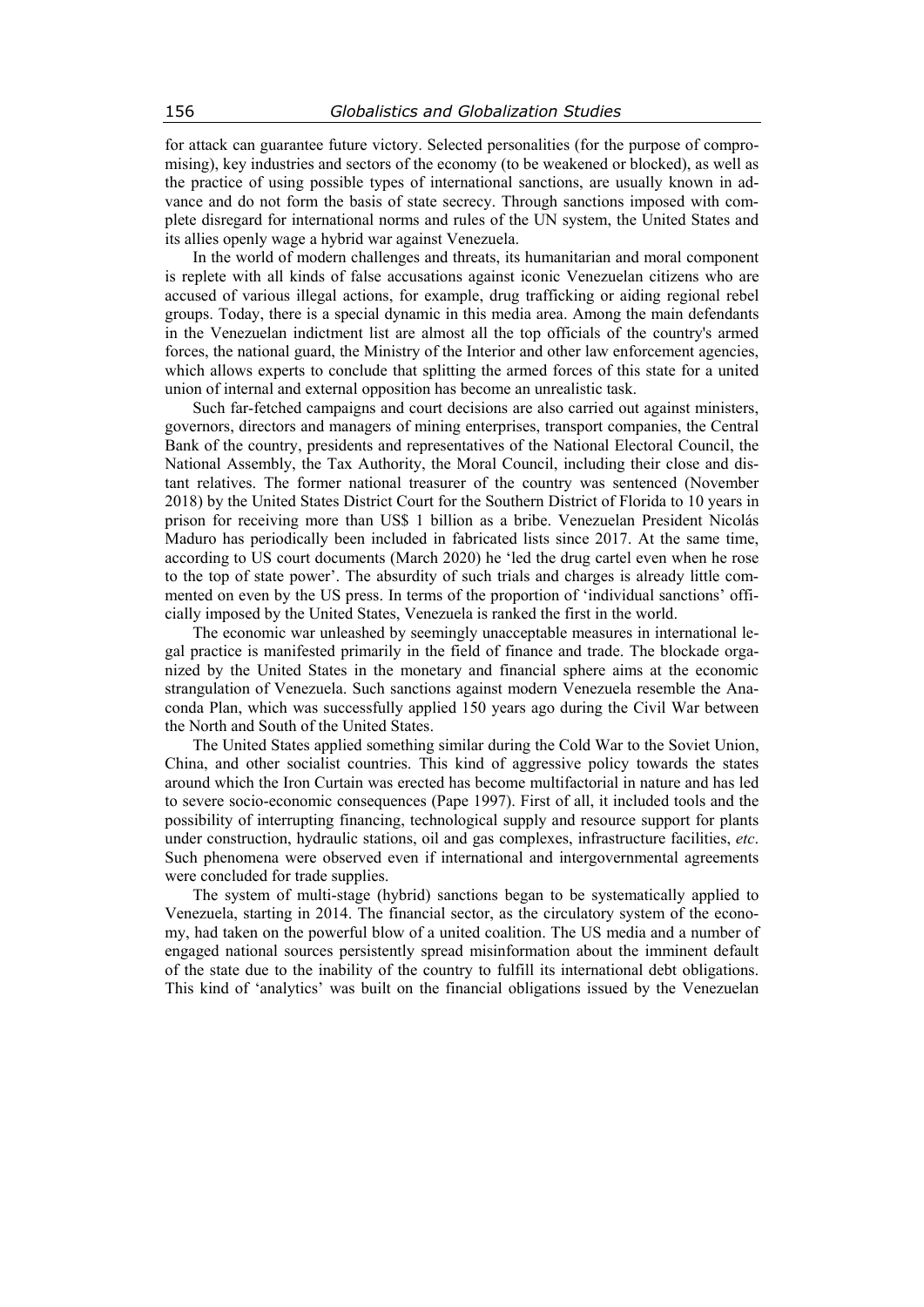government under the program to overcome negative trends associated with the fall in oil prices in the period of 2008–2009. As you know, the reason for this was the global crisis.

The interim objective of the propaganda campaign was to undermine confidence in the solvency of the Bolivarian Republic with regard to its international debt obligations. But the main task was to prevent government organizations from accessing external 'low-cost' loans through the information control of international financial organizations and transnational banks (TNB). Under these conditions, rating agencies, taking advantage of favorable conditions in their interests, incorrectly calculated upward risk ratios, against the background of which it is possible to be dragged into the default procedure. As reality has shown, the 'country risk' (RP), prepared by rating agencies, turned out to be a 'soap bubble'. Venezuela completely fulfilled its external debt obligations without resorting to force majeure borrowing.

In December, 2014 Barack Obama launched international sanctions against the Bolivarian Republic of Venezuela. The President of the United States signed Executive Order S. 2142, approved by Congress (Office of the Press Secretary). Its essence was to freeze assets and ban the issuance of visas to Venezuelan officials, whom the US authorities characterized as 'allegedly responsible for human rights violations', during protests and demonstrations that took place in February – May 2014 in Venezuela. They were aimed at overthrowing President Nicolás Maduro (Venezuelan Law for the Defense of Human Rights and Civil Society of 2014).

In March 2015, the confrontation rose to the intergovernmental level. Barack Obama signed Executive Order 13692 declaring Venezuela 'an unusual and extraordinary threat to the national security and foreign policy of the United States'. A year later, the US administration extends the effect of Decree 13692 for another year, which was qualified by political scientists as a 'hereditary will' to future US President Donald Trump. After that, in the month of March of each subsequent year of the presidency of D. Trump, Decree 13692 was extended for another year.

A qualitatively new stage of hybrid war was the period of 2018–2019. The results of the extraordinary presidential election in Venezuela (May 2018) were predictably negatively perceived by the pro-American coalition. The votes of 2/3 of the country's voters, as well as the recognition of the election results, primarily by Russia, China, Cuba, served as a key element for continuing the policy of the reforms announced in the country.

The assassination attempt on Nicolás Maduro, carried out with the help of explosive drones in August 2018 could not stop the leader of the Bolivarian state from logically and methodologically carrying out verified actions.

In January 2019 Nicolás Maduro took the oath of office at the Supreme Court, after which he officially became President of Venezuela for the second time. The US reaction to the inauguration was immediate. There was made a clearly verified lightning strike on the key company of the country – PDVSA, whose role was decisive not only in the economy of the Venezuelan state, but also in foreign economic relations with the United States.

At the beginning of 2019 almost half of the oil produced in the country entered the US market (approx. 500 thousand barrels/day). At the same time, the PDVSA oil refining complex in the United States also included three large oil refineries. Oil exports and the operation of these refineries provided 95 per cent of the country's foreign exchange earnings. But sanctions banned transfers from the United States to PDVSA accounts. At the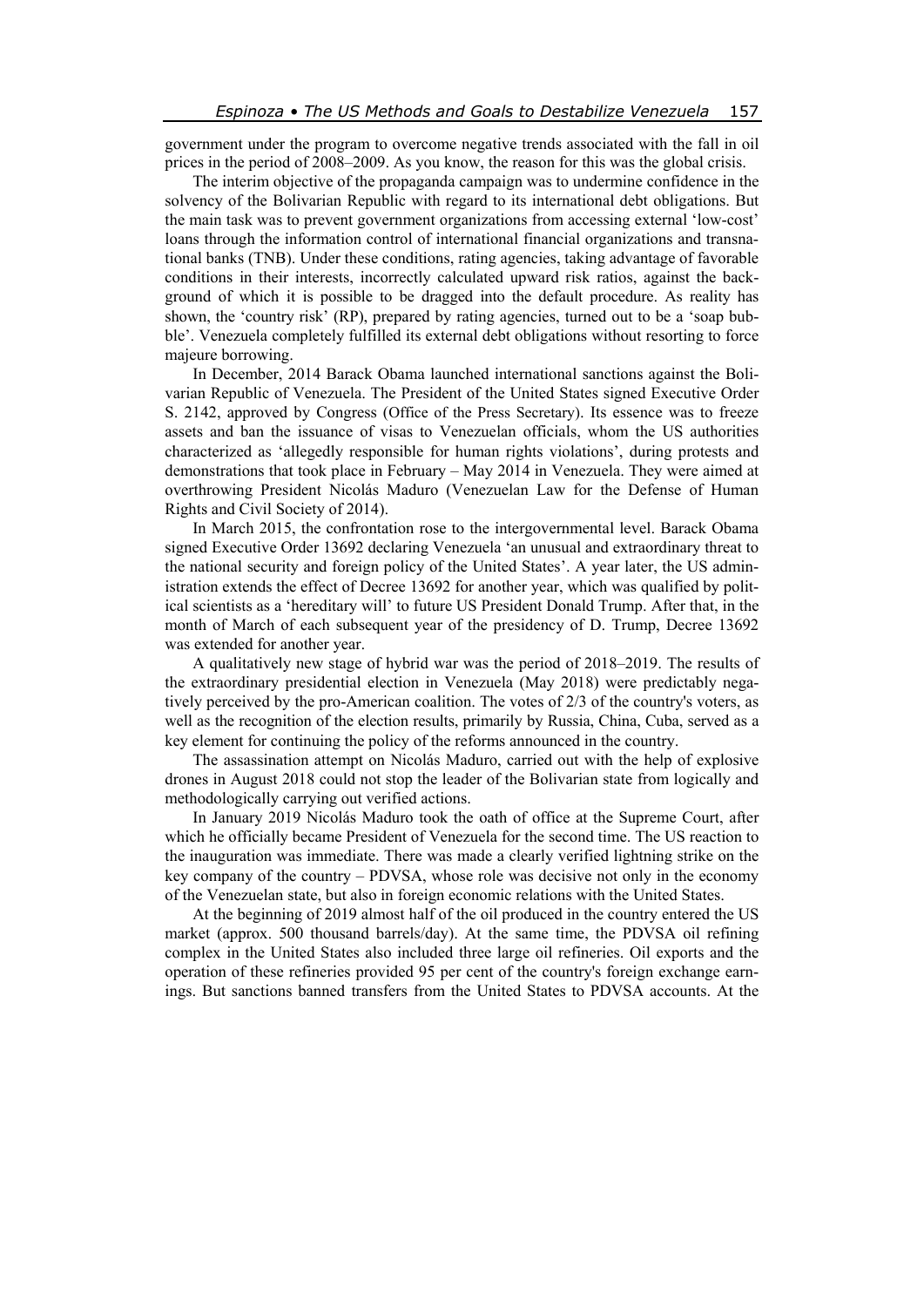same time, Venezuela was able to reorient the geography of its hydrocarbon supplies. Venezuelan oil went to the markets of India and China. In addition, experts noted the metamorphosis that occurred. Under the announced blockade of Venezuelan hydrocarbons to the American market, Russia was able to quadruple its oil exports to the United States at the same time. According to informed sources, this kind of Russian supply was carried out on the basis of Venezuelan oil, which at certain time intervals was reloaded from one tanker to another, after which it was delivered to the United States.

The process of 'choking Venezuela in its oil' did not bring the expected effect. The selfstyled 'president' Juan Guaido was still unsuccessfully trying to lead the planned coup (April 2019). However, the prepared scenario of the 'color revolution' failed. On March 24, 2019, leading world agencies announced the appearance of two Russian aircrafts at the Maiquetía airport (a suburb of Caracas) – a passenger IL-62 and a military transport An-124 with military personnel. A Russian diplomatic source did not refute this information: 'Arrived to participate in bilateral consultations' (Gazeta.ru, Venezuela 2019).

At the same time, the statement by Minister of Communication and Information Jorge Rodríguez indicated that on June 23–24, 2019 the opposition, with the support of the United States, Colombia and Chile, planned the overthrow and assassination of Venezuelan President Nicolás Maduro, President of the Venezuelan National Assembly, Silia Flores, as well as the head of the National Constituent Assembly of Venezuela Diosdado Cabello. Practical assistance from military consultants from Russia arrived in Caracas on time.

The United States needed serious administrative mobilization to develop a new algorithm for extraordinary actions, to make them systemic. Moreover, Donald Trump (closer to the US national elections) needed real foreign policy victories. Venezuela seemed an easy way for Washington to achieve such a victory.

Executive Decree of Donald Trump (August 2019) established the absolute blocking of the property of the Bolivarian government in American jurisdiction: 'All property and interests in property that are in the United States, that hereafter come within the United States, or that are or hereafter come within the possession or control of any United States person of the following persons are blocked and may not be transferred, paid, exported, withdrawn, or otherwise dealt in.

Of particular interest are some of the wordings of the document. Their ambiguity, vagueness, lack of clarifying criteria can raise doubts about the possibility of obtaining an objective assessment of their enforcement. According to the decree, sanctions apply to all 'persons who are subordinate or under control, both directly and indirectly, listed above [departments and organizations]', as well as anyone 'who acts or intends to act directly or indirectly in the interests or on behalf of the above [departments and organizations]'.

Moreover, the 'above' persons, as well as those who 'financially assisted, sponsored or provided financial, material or technological assistance, as well as provided goods and services', are prohibited from entering the United States. There is also a ban on the 'transfer of any contributions, provision of funds, goods or services' to those covered by the decree. An exception is made only for officials of the American federal government who fulfill their official instructions. In addition, 'transactions related to the provision of allowances, clothing and medicines that should be used to alleviate the suffering of the population' were allowed. In this regard, how one should understand the ban on entry into the United States, when Washington, in violation of international treaties, openly hunts around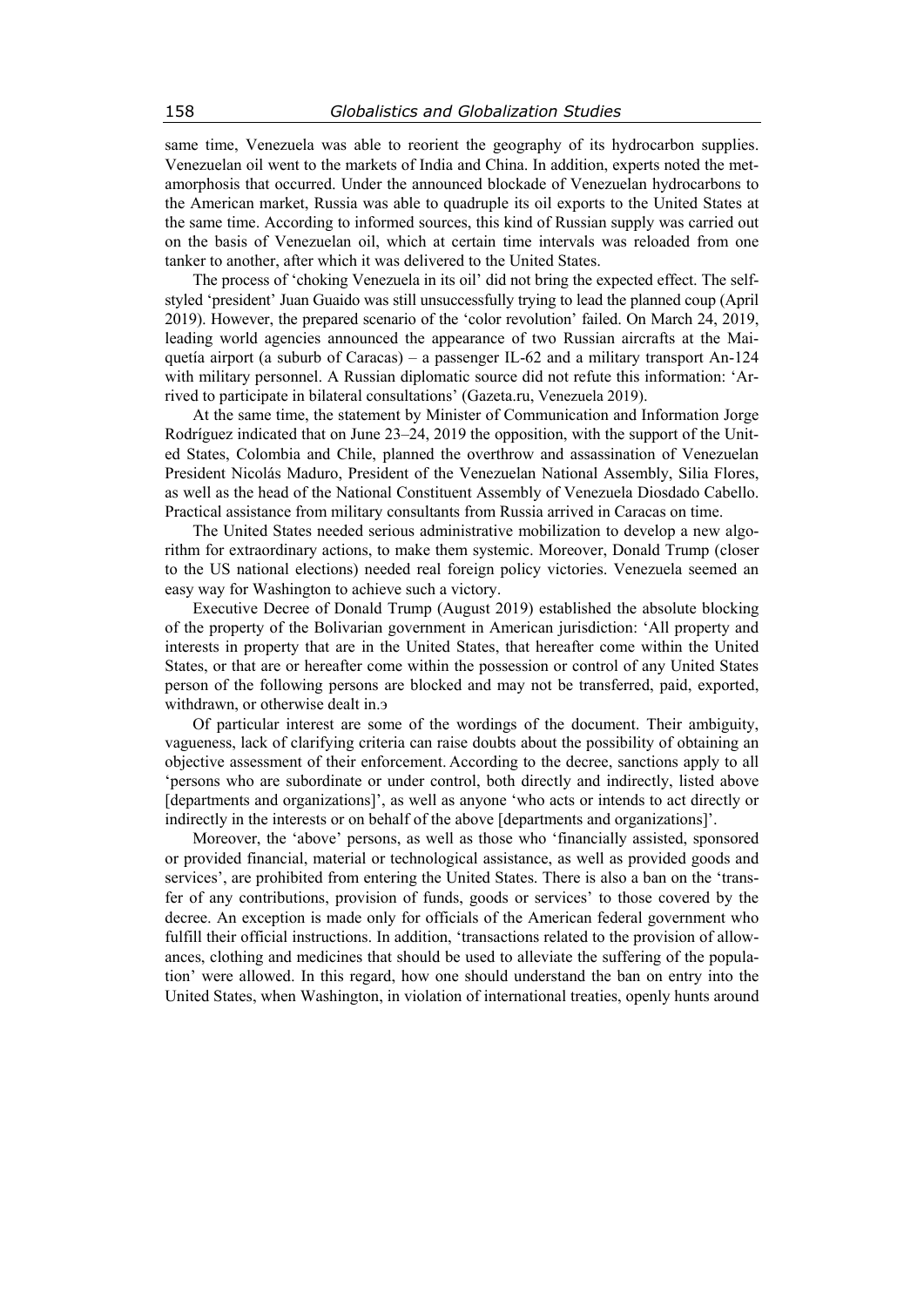the world and detains persons of other states who are accused of violating US domestic law, convicted in US courts on charges of unlawful acts committed in the territory of a third state?

Thus, making an interim result, one can agree with the opinion of a correspondent for *The Washington Post* that Trump's decree actually means 'imposing a complete economic embargo' against Venezuela (TASS 2019). Earlier, the US president 'affirmatively' answered a question from journalists about whether the US authorities were considering imposing a blockade and isolation against the Bolivarian Republic, given the amount of foreign assistance that Caracas received from Moscow, Tehran and Beijing.

The United States methodology for applying modern hybrid warfare tools differs little from one country to another. One of its principles is the periodicity of decisions. Their temporary duration is usually different, in the expectation that the world community will see how the hegemon continues to methodically execute decisions made earlier. Over time, a country subject to punitive measures could change the system of its foreign economic preferences provided that its new foreign economic partners have an appropriate margin of safety and can correctly assess the possibility of developing negative trends. In this case, international experience as well as expert assessments show that sanctions do not give the expected effect.

Undoubtedly, they are detrimental to the country in relation to which they are applied. But even the economic losses from the 60-year blockade of Cuba are not able to undo the political effect that the world has gained over the past decades. Not to mention the effect of solidarity and those supporters that the Island of Freedom and the Soviet Union found in this confrontation. Indeed, if Cuban Revolution of January  $1<sup>st</sup>$  1959 had not taken place, then today´s world would be different.

The Yankees were never able to understand the dialectics of changes in a rapidly changing world, much less to grasp the trends, the development of which allows developing peoples and Latin American states to look into the future with hope. There is every reason to agree with the assessment given in a fundamental work containing a comprehensive analysis of the war that the United States has been waging against Latin America in recent decades: 'In alliance with local reactionary forces, the United States pursues a policy aimed at preventing Latin American countries from achieving economic and genuine political independence. Ultimately, the secret war of US imperialism in the region pursues the same goal'.

On the other hand, a specific situation requires an adequate calculation of the resources that can be mobilized to resist this kind of aggressors.

### **References**

- **Espina, A. 2013.** *Geoeconomia, la batalla por la economia y el dominio mundial*. Management of Business Administration (MBA).
- **Gazeta.ru. 2019.** A New Syria? Why Russia is saving Maduro. *Gazeta.ru*, March 25. URL: https://www.gazeta.ru/comments/2019/03/25\_e\_12264115.shtml. *Original in Russian* (Газета.ru. 2019. Новая Сирия? Зачем Россия спасает Мадуро. *Газета.ру*.) Accessed November 10, 2020.